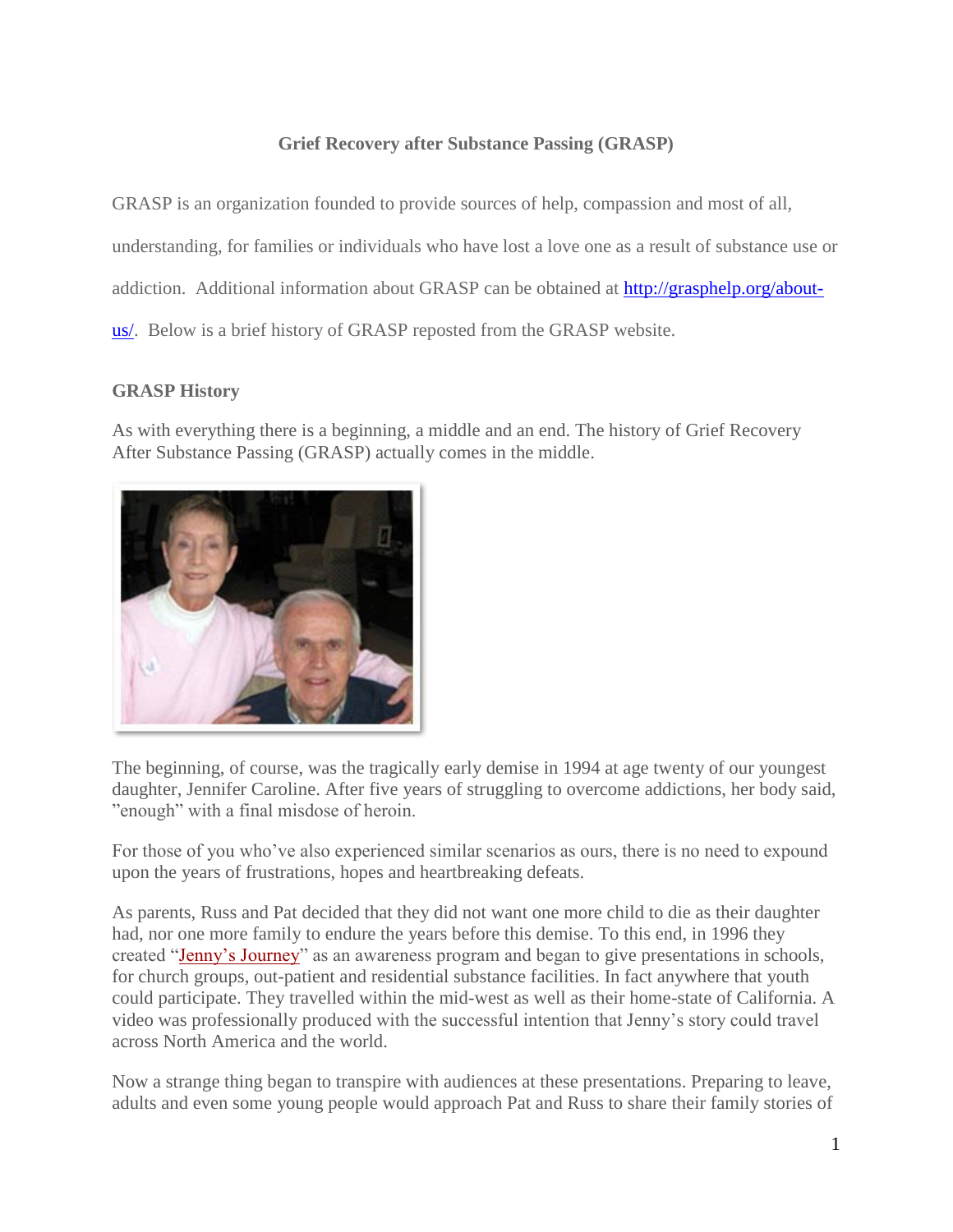struggles and often ensuing deaths. Many times, too, there was an almost physical sigh of bodylanguage in finally being able to confide, with total reassurance, to someone who would understand: parents who had gone through the process.

Because of the video and accompanying facilitator's guide, it was decided that the time had come to answer the other need that Jenny's parents had sought and not found and obviously was needed by many: Support.

There are many excellent support organizations that help grieving parents, partners, siblings and children in all manner of deaths but not one to address the addictions of substances whether it is alcohol, prescriptions or illicit drugs. To many it is not realized or accepted that addictions are as much a disease as any other medical illness. A misconception is that overdose deaths are suicides. In most cases this is simply not true.

Pat had been contacted by two mothers whose children had passed over from drugs. These mothers came to Pat's home with photographs of their precious ones and with coffee at hand, a box of tissues for the ready tears, a sharing of similar stories began. When that afternoon ended it was decided to meet regularly and form support for other families.

In 2002 Pat and Russ approached their minister with the plan and immediately free use of the church's remodeled carriage house was offered. An ideal gathering place for the little circle of new friends, it was comfortably furnished in soft armchairs and couch and even had a small kitchen area for providing snacks.

The name took a little more discussion since it was thought to have something easily remembered and yet saying exactly the kind of support group this would be. Especially in the beginning throes of bereavement, many people cannot even say the word death. Like many others, Jenny's parents also felt that when a death occurs it is like passing through to another dimension, a transition into another life. With this in mind, coupled by needing to be specific, plus helping others to cope with all that grief entails, the name became – Grief Recovery After Substance Passing or GRASP.

The website that eventually followed was easier to name: GraspHelp.org and was linked into the already well-used [Jenny's Journey.](http://www.jennysjourney.com/)

With help from a local newspaper providing advertising, families, chiefly mothers but also some fathers came to GRASP. Music softly playing, the atmosphere was warm, welcoming and soothing providing solace within a circle where anything could be shared in complete confidence. Where, at times, tears would be mixed with laughter as stories of our beloved children were told. The healing within this room and participants was almost palpable. And that is how the next phase of this remarkable circle was dictated for Jenny's parents.

Like everyone else who met together, one of the first questions was, "where can I buy a book to help cope with this death?" Jenny's parents had sought in vain as well. Just as there were no support groups for addiction passing's, neither did the guidance books for coping with death mention overdose accidents. Once more, it was not quite accepted or "nice". Their book, "When a Child Dies From Drugs" just had to be written. The book was first published in 2004.